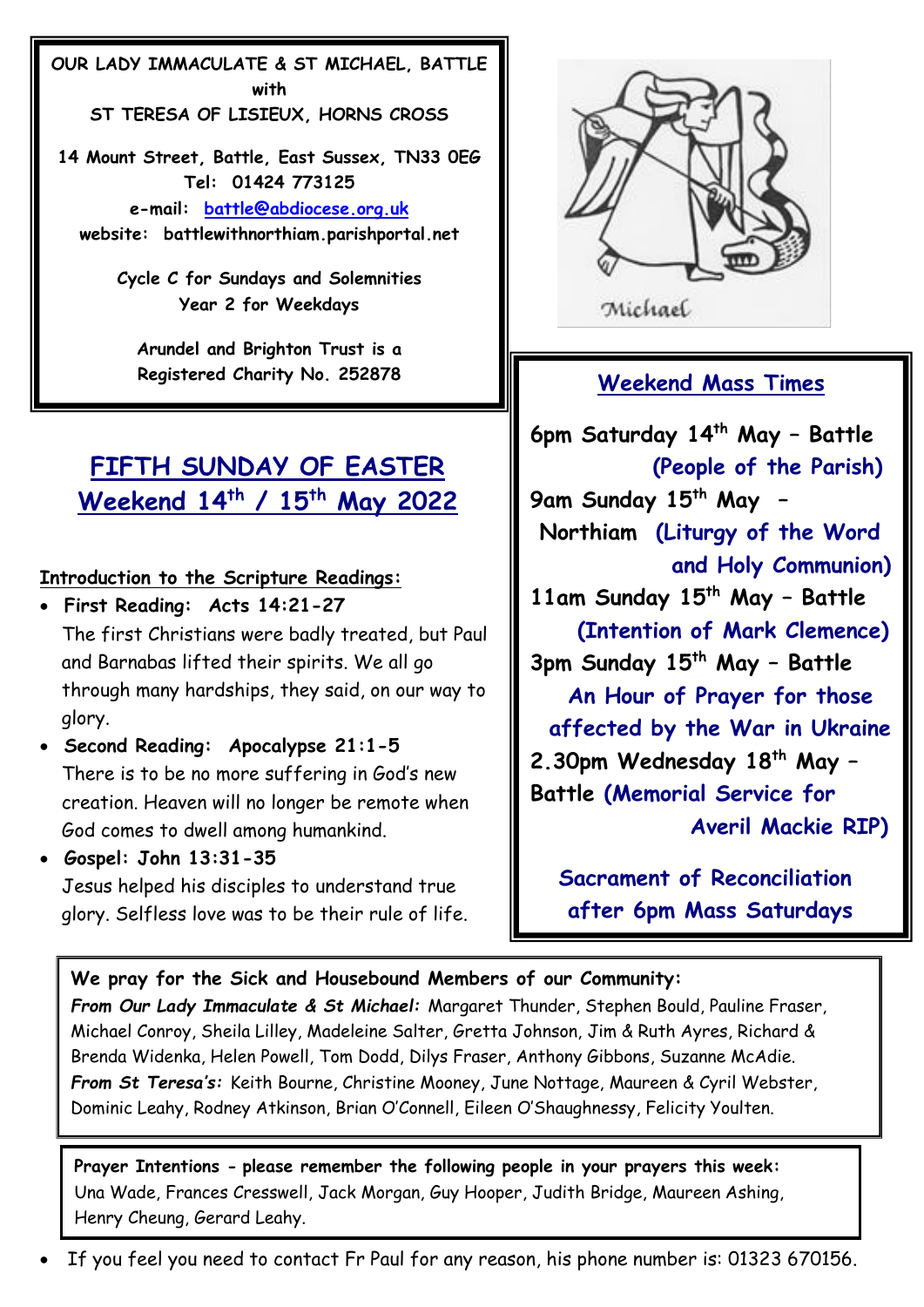- If you used to receive a visit from one of our Extraordinary Ministers of the Eucharist (Special Ministers), please contact the office if you would like these visits to recommence, with a Minister or with Fr Paul, who is happy to make home visits, on 01424 773125 or [battle@abdiocese.org.uk.](mailto:battle@abdiocese.org.uk)
- Fr Paul is happy to receive Mass Intentions, please either give them directly to Fr Paul after Mass or let Maggie know of any future Intentions on 773125, e-mail battle@abdiocese.org.uk, or drop a note through the Presbytery door, thank you.
- If you wish to follow a live Mass please follow this link from our Diocesan website <https://abdiocese.org.uk/livestream> or via *<https://www.churchservices.tv/>*
- **We welcome to Fr Rajesh and Fr Chris to our Parish this weekend:** Fr Rajesh will be celebrating the 6pm Mass at Battle, and Fr Chris will be celebrating the Sunday Mass (15<sup>th</sup> May) at Battle at the **later time of 11am.** There will be a Liturgy of The Word and Holy Communion Service at St Teresa's at the usual time of 9am on Sunday 15<sup>th</sup> May.
- **Memorial Service for Averil Mackie RIP, Wednesday 18th May 2.30pm:** Many of you will remember Clive and Averil Mackie, who were regular Mass attenders at Battle. Please come along on Wednesday to celebrate the life of Averil – everyone is welcome.

**An Hour of Prayer for the those affected by the war in Ukraine Sunday 15th May, 3pm April 7pm, at Our Lady Immaculate & St Michael, Battle** So many innocent people have been affected by the war in Ukraine, please come and join us for a special service of prayer and song for all the Ukraine people, everyone welcome!

- **Missio – Mill Hill Missionaries (Red Boxes):** In 2021, Our Lady Immaculate & St Michael raised £853.85 through our Red boxes and donations to Missio and the Mill Hill Missionaries. Thank you! Our missionary community here at Our Lady Immaculate & St Michael is part of a worldwide network of people supporting missionaries through prayer and financial assistance. The founder of this network (APF/Missio), Pauline Jaricot will be beatified on 22 May this year. This remarkable lay woman's life was marked by intense suffering and great trust in God. Pauline's life helps us to see how every prayer however short, and every contribution, however small, is valued by God and can transform the world for the better. Thank you for being part of Pauline's legacy. Visit mission.org.uk to find out more about Pauline, and how your support of Missio changes lives for the better."
- **Polish Memorial Service, Netherfield:** The annual Remembrance Service at the Polish Monument at Netherfield will be held on Sunday 29<sup>th</sup> May at 3pm, in memory of the young Polish airmen who died on this spot in May 1941, R.I.P. All are welcome to attend.
- **Bexhill SVP (St Vincent de Paul Society):** The Bexhill SVP Conference are organising a pilgrimage to Aylesford on June 14<sup>th</sup> and we would like to offer the opportunity for Battle parishioners to join us.
- Now we are in May, make a note in your diary as a reminder about the monthly SVP Afternoon Tea and Cake event on May 30th at 3pm in St Martha's Church Hall, Little Common.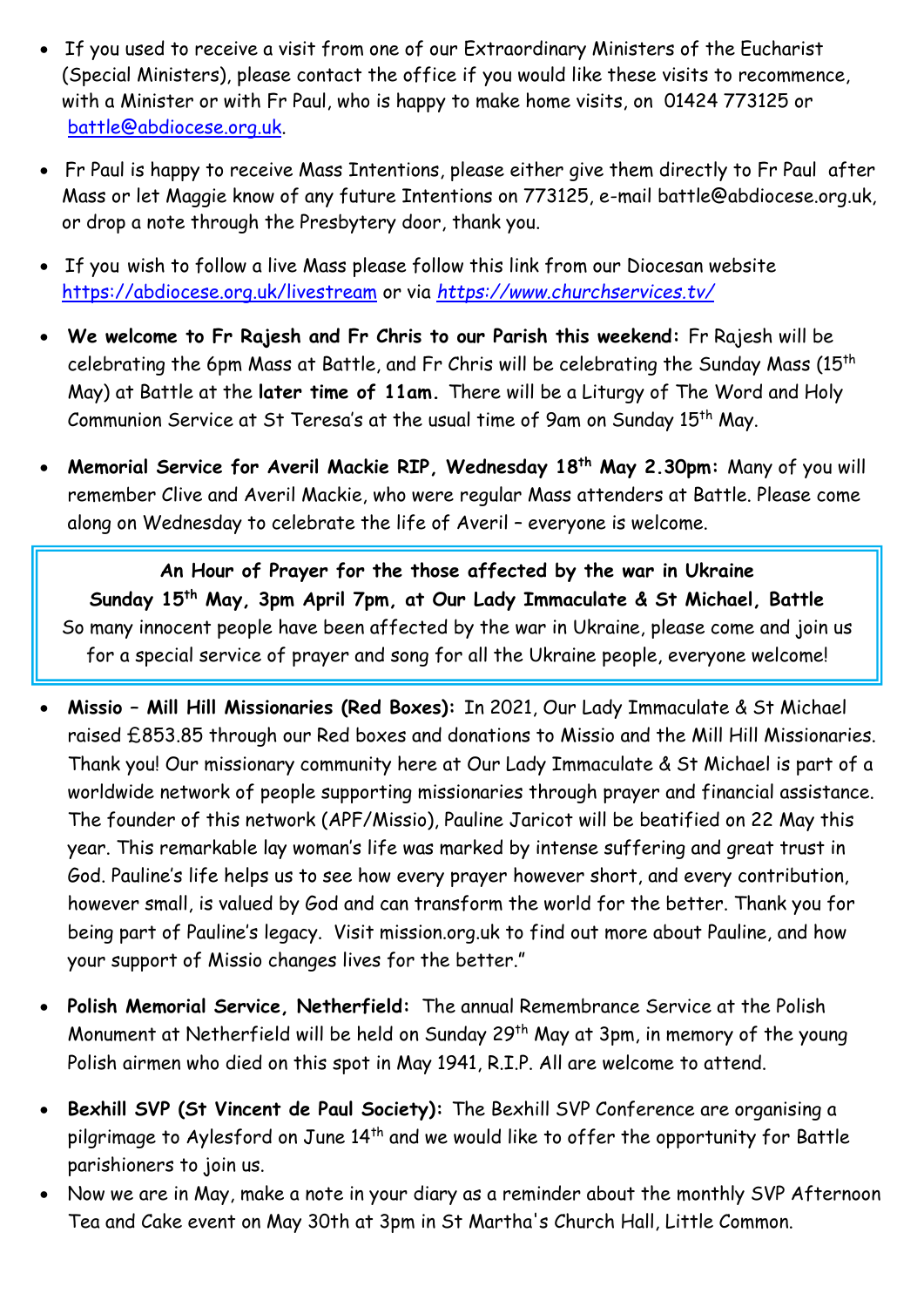We are looking forward to seeing our guests again who came to our first event and hopefully many new ones joining us for the first time. Please tell your family, friends and neighbours about the tea and bring them with you for an enjoyable afternoon. The event is free and any donations will go towards the work of the St Vincent de Paul Society. We look forward to seeing you, call 07783 598238 if you have any questions or by email [popsy57@outlook.com.](mailto:popsy57@outlook.com)

#### **News from our Diocese**

- **Invited: Season II - Growing in Faith:** Season II of Invited, the Diocesan Mission, started on Monday 18th April. Join us for Season II of Invited and explore what it means to be a disciple, a follower of Christ. This new season starts with the release of the first film on the Invited page of our website, and will last until Pentecost (Sunday 5th June), when we celebrate the birthday of the Church, by welcoming the Holy Spirit into our lives and our communities. *'The Lord is near to all who call on him, to all who call on him in truth' (Psalm 37) To* find out more, please visit W: <https://www.abdiocese.org.uk/invited>
- **Mary's Meals 'Pray in May' campaign.** We ask parishes and faith communities to pray this month for our work. Maybe include the charity in your bidding prayers or encourage parishioners to pray the rosary. There are plenty of resources to help with all of this on the website W: [Pray In May | Mary's Meals UK \(marysmeals.org.uk\)](https://www.marysmeals.org.uk/get-involved/churches-and-prayers/pray-in-may) **Diocesan run events:**
- **theASCENT Information Sessions 24th May at 7.30pm** An opportunity for Parents, Catechists and Priests to learn more about theASCENT project and the huge impact it is having on young lives. Meet the team, as well as young people who are already taking part, to have all your questions answered. Join one of our Zoom sessions to discover more about this fantastic project for teenagers in year 10, 11 and 12. Contact E: [lizzie.wakeling@abdiocese.org.uk](mailto:lizzie.wakeling@abdiocese.org.uk) for joining instructions.
- **Grandparents Day Wednesday 8 June at West Grinstead 11am to 3pm:** Our Annual Pilgrimage to the Shrine at West Grinstead for Grandparents and all those who fulfil this role in so many different ways. The day begins at 11am with coffee available from 10.30am. This is always a joyous day of celebration with Bishop Richard and friends from across the Diocese. Further information and sign-up details can be found on the Diocesan website under events W:<https://www.abdiocese.org.uk/diocese/events> If you would like to find out more please contact E[:katherine.bergin@abdiocese.org.uk](mailto:katherine.bergin@abdiocese.org.uk)
- To find out about events hosted by the Diocese please visit our website events calendar W: <https://www.abdiocese.org.uk/diocese/events>

## **Saints of the Week**

## **Memorial of St John I, Pope, Martyr – 18th May**

St John I (+526) was an elderly archdeacon at the time of his election as Bishop of Rome in 523. His brief pontificate was caught up in the violent politics of the age. He was sent by the Gothic King of Italy, Theodoric, who was an Arian heretic, on a mission to Byzantium to secure mutual toleration between Catholics and Arians, and to try to bring the Eastern and Western



Churches closer together. Theodric suspected him of conspiring with the eastern Emperor and imprisoned him. St John died shortly afterwards and is venerated as a martyr.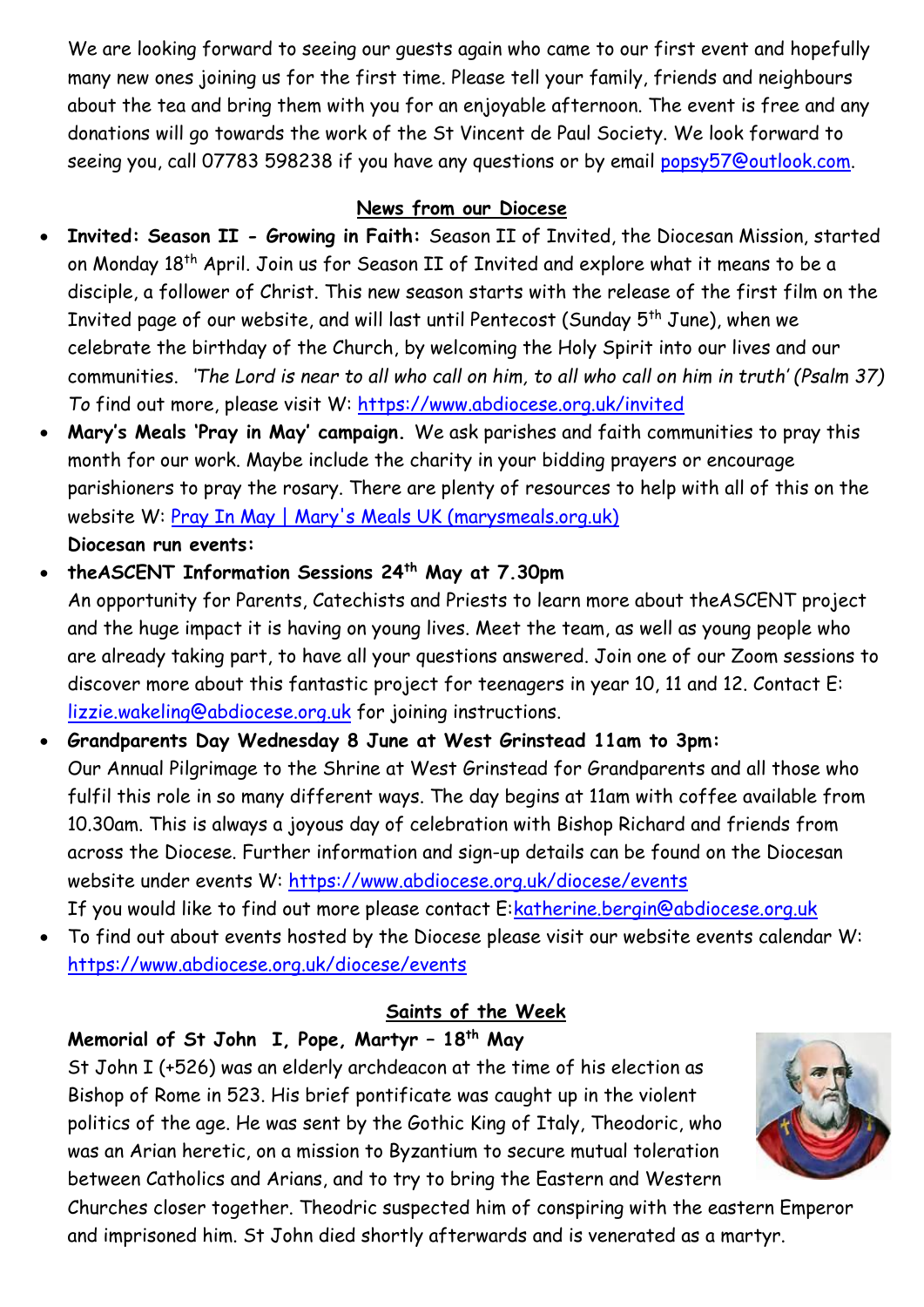#### **Memorial of St Dunstan, Bishop – 19th May**

St Dunstan (909-988) belonged to a noble family and served as Abbot of Glastonbury (Somerset) and Bishop of Worcester and London and finally Archbishop of Canterbury. He was zealous in building churches, promoting monastic life and restoring ecclesiastical discipline. He was buried at Canterbury Cathedral.

## **Memorial of St Bernadine of Siena, Priest – 20th May**

Born in 1380, near Siena, Bernardine entered the Francisan Order. He journeyed throughout Italy, preaching of God's mercy; he encouraged devotion to the holy name of Jesus. He died in 1444 during a preaching tour at Aquila, where he was buried.

## **Memorial of St Christopher Magellanes and Companions, Martyrs – 21st May**

The Feast recalls the martyrdom of twenty-two priests and three laymen in Mexico between 1915 and 1937. These witnesses include St Christopher Magallanes (Cristóbal Magellanes Jara, 1869-1927) who as a priest founded a seminary in his hometown of Totatiche and ministered zealously in the face of persecution. He was heard to shout from his cell: "I am innocent and I die innocent. I forgive with all my

heart those responsible for my death, and I ask God that the shedding of my blood serve the peace of our divided Mexico".

- The office is open on Mondays and Thursdays from 9.30am 12.30pm.
- The Parish Pastoral Team send all parishioners their prayers and good wishes.

## **Vatican News**

## **Church a faithful companion on path to European unification**

Adapting to changing circumstances "should be embraced with courage and determination," says Cardinal Jean-Claude Hollerich, SJ, in a statement on "Faithfulness to European values" released on the occasion of Europe Day 2022. Celebrating "peace and unity in Europe," the Day marks the anniversary of the 1950 Schuman Declaration, which proposed the pooling of the French and West

German coal and steel, leading to the first European community, the European Coal and Steel Community.

**Envisaging change to preserve inspiration and values:** Europe Day, Cardinal Hollerich notes in his statement, was inspired by the desire to preserve peace and security, and to achieve sustainable growth and stability; and founded on shared values including freedom, respect for human dignity and human rights, democracy and the rule of law, solidarity, and subsidiarity. "Today," he adds, we may live in a world where faithfulness to this inspiration and these values again means to envisage change for the European Union." The Cardinal points especially to two "directions for change," concerning the Conference for the Future of Europe, which closes on Monday; and the ongoing war in Ukraine.